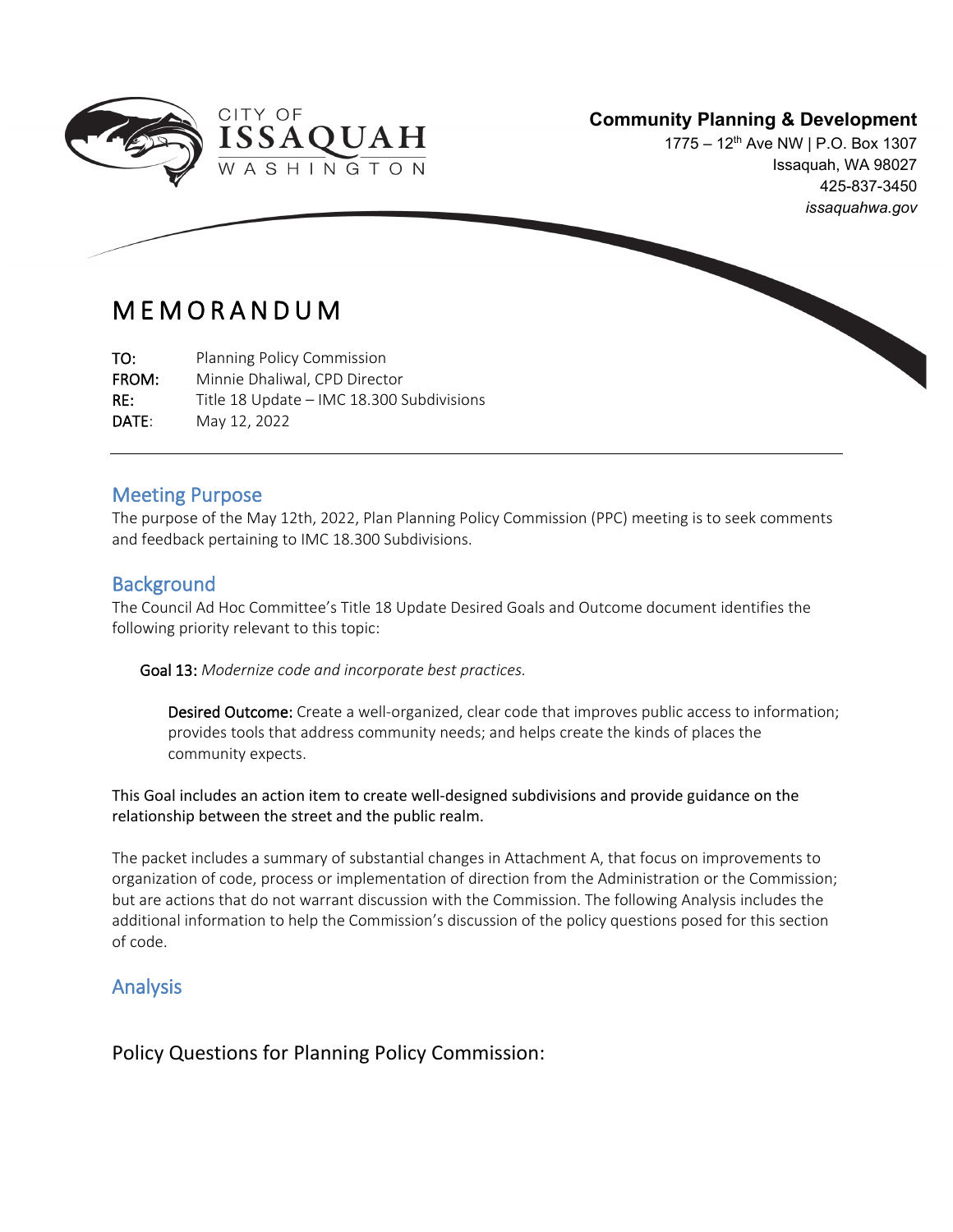**Question 1: Do the proposed design requirement for plat layout including block length requirements for subdivisions adequately address the community's desired goals of well-designed subdivisions? Specific criteria from the draft code are included below for easy reference.**

### *18.340.030 Preliminary Plat*

*B. Provides cohesive and connected circulation within and beyond the plat, including access to a public road for each lot. The residential neighborhood pattern is generally designed in a grid based on the following guidelines:*

- *1. New streets are connected and contiguous to encourage compact and walkable neighborhoods and connections between neighborhoods. Culde-sacs or street-ends are discouraged. A future connection to adjacent public street or non-motorized through access is encouraged.*
- *2. Block lengths do not exceed 250 feet in any dimension or 1,600 feet in perimeter.*
- *3. New streets connect to existing street stubs on adjacent property.*
- *4. All new lots are designed to face the primary street frontage; and*
- *5. Lots accessed from an alleyway by vehicle are preferred over lots that have driveways on the public street. If existing alleys are adjacent to the subdivision, these alleys must be extended and used for vehicle and driveway access.*
- *C. Design Requirements* 
	- *1. All lots must meet minimum lot size requirements for the property as established by this Title, and the lot arrangement and orientation of the homes shouldall complement the lot arrangement and orientation of the existing neighborhood.;*
	- *2. The placement and orientation of lots and homes should consider privacy, solar orientation, access, location and access to open space and natural spaces that can contribute to the overall livability of the home and its relationship to the surrounding environment.*
	- *3. The plat layout shall meet the design principles of IMC Terrain Management Chapter to respect the natural features including topography and critical areas. The plat must be designed to preserve and enhance as many of these valuable features as possible and comply with IMC Tree Chapter.*
	- *3. Native Growth Protection Areas (NGPAs) shall be created and dedicated as an easement where the preservation of native vegetation is reasonably necessary to control surface water and erosion, maintain slope stability, provide visual and aural buffering, protect plant and animal habitat, or otherwise protect critical areas. The NGPE shall require all present and future owners of the NGPA area to leave undisturbed all trees and other vegetation within the NGPA, except with the express written permission of the City of Issaquah.*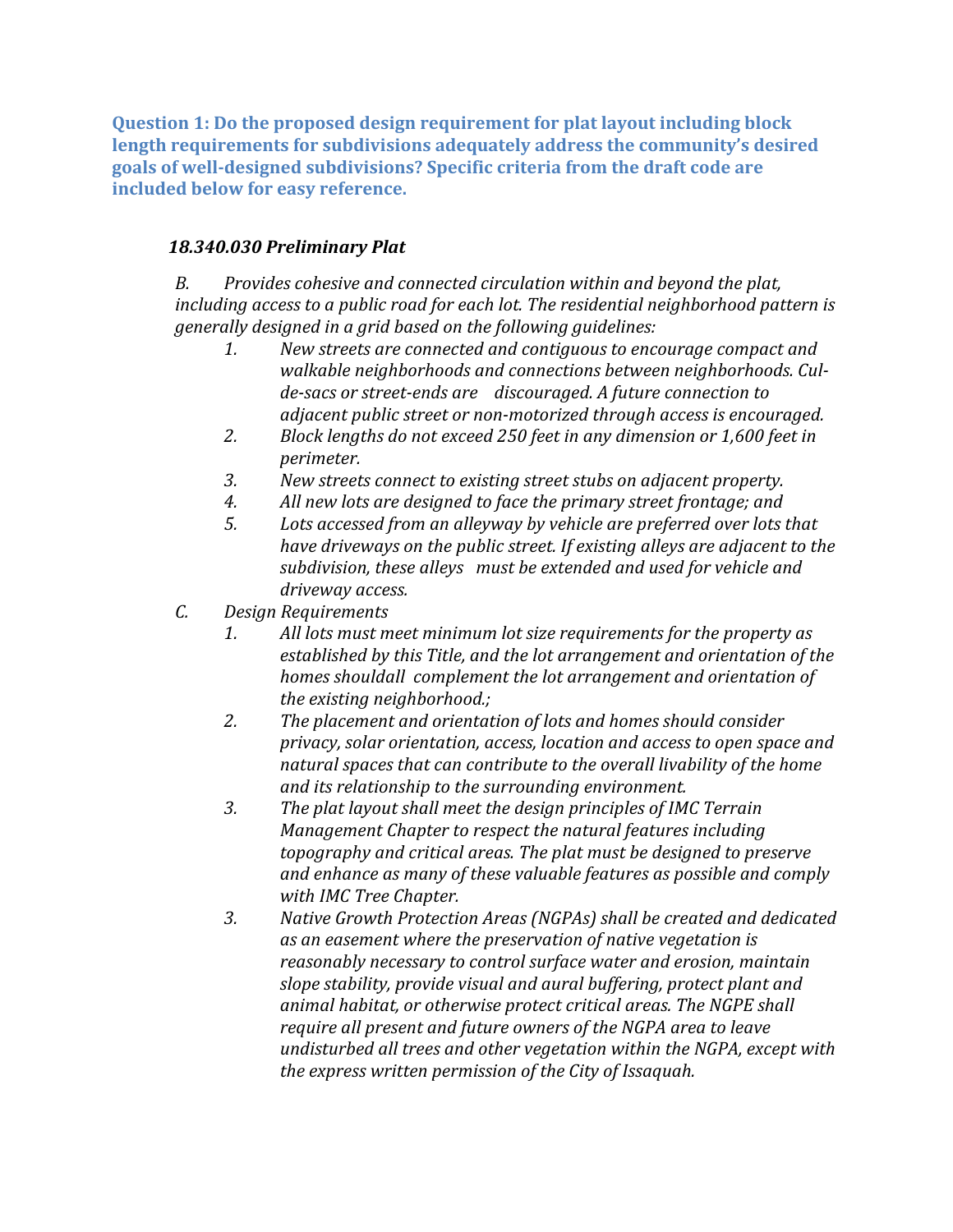*4. Zero lot line, shared access lots and alley access lots are encouraged. See Chapter 18.850 IMC for additional standards related to these lots.*

**Question 2: Are any changes desired to the code section 18.350 on zero lot line, shared access lots and alley access lots? This is a new section added to provide additional options for efficient use of land.**

#### **Question 3: Should the open/recreation space standards be the same for multifamily vs single family short plat/subdivision?**

The "Natural Amenity Space" requirements under the Community Space Chapter that was reviewed at an earlier PPC meeting listed a requirement of 48 sq. ft. per residence, which is more appropriate for multi-family development. The existing code does not have an open space requirement for plats. If an open space requirement for plats is desired, then staff will do additional research and provide a recommendation in the second draft.

#### **Question 4: Should the threshold of short plats increase from 4 lots to 9 lots?**

Under the existing code a four-lot plat is considered a short plat that is approved administratively and anything more than four lots is considered a subdivision that is approved by a hearing examiner. The state law was changed a few years ago to allow up to 9 lots under the short plat process. PPC's previous discussion on thresholds for environmental review (SEPA) was to keep the threshold at 4 residential units. For example, a five-lot short plat currently requires SEPA (public notice required) and a subdivision process (preliminary plat approval by the hearing examiner after a public hearing and a final plat approval after another hearing). If the commission wants to streamline the process, then the short plat threshold could be increased to 9 lots where it will still require going through SEPA review with public notice but the plat could be approved administratively.

## Previous Meetings

• June 24, 2021 – Planning Policy Commission: Subdivisions, [\(agenda/](https://issaquah.civicweb.net/filepro/documents/131216/?preview=139535) [Minutes](https://issaquah.civicweb.net/filepro/documents/132681/?preview=140595)/Video)

## Things to Consider: Policy Discussion

PPC could give additional thought to the following topics in their review of the Discussion Draft:

- Do the proposed design requirement for plat layout including block length requirements for subdivisions adequately address the community's desired goals of well-designed subdivisions?
- Are any changes desired to the code section 18.350 on zero lot line, shared access lots and alley access lots?
- Should the open/recreation space standards be the same for multifamily vs single family short plat/subdivision?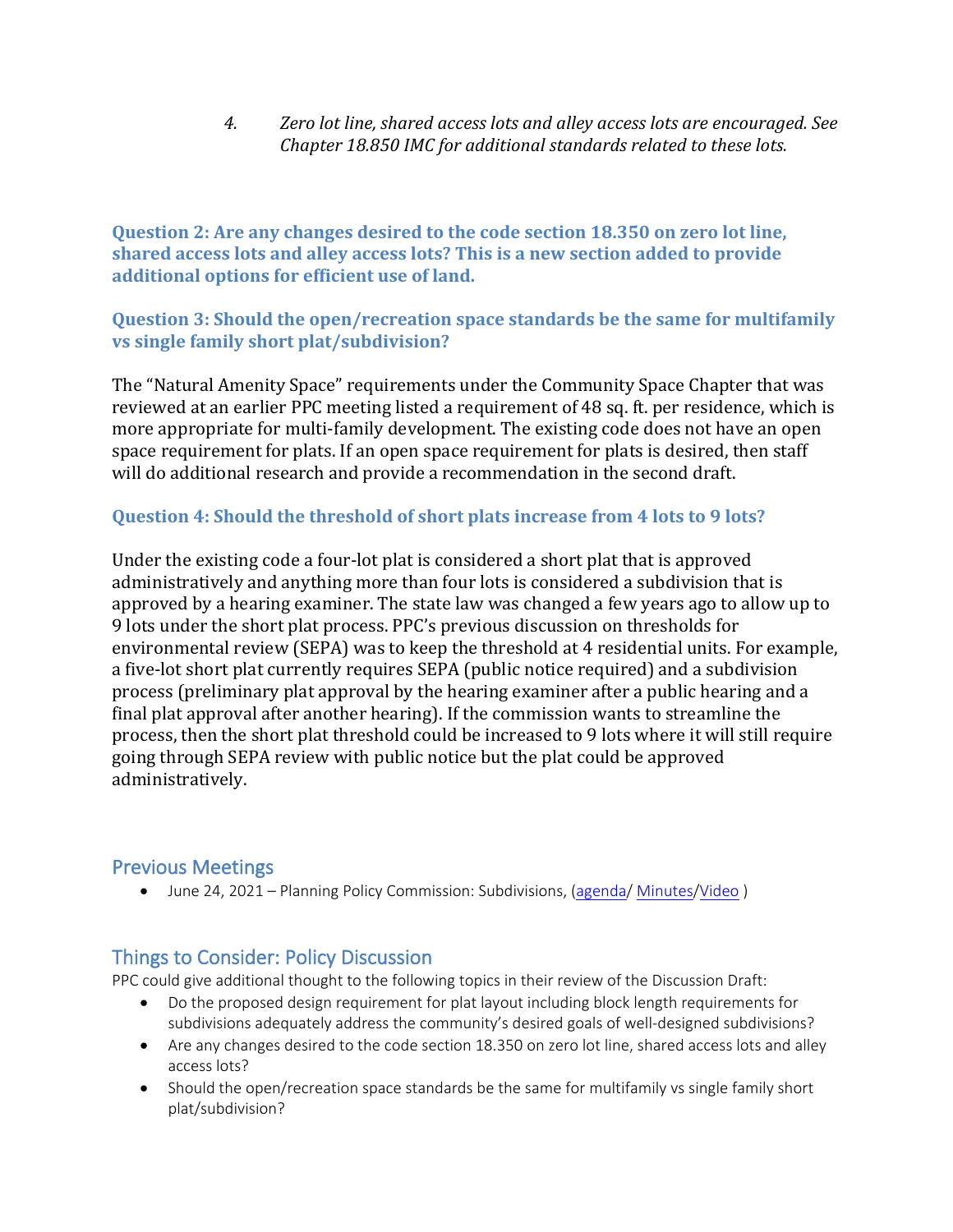- Should the threshold of short plats increase from 4 lots to 9 lots?
- Do the proposed changes adequately address the goals and outcomes identified by Council?

## **Timeline**

- May 12<sup>th</sup>, 2022 Public Hearing: IMC 18.300 Subdivisions, IMC 18.400 Zones, IMC 18.402 Permitted Uses, IMC 18.404 Form and Intensity, and IMC 18.500 Land Use Standards.
- May  $26<sup>th</sup>$ , 2022 Deliberation: Title  $18$  IMC 18.400 IMC 18.300 Subdivisions, IMC 18.400 Zones, IMC 18.402 Permitted Uses, IMC 18.404 Form and Intensity, and IMC 18.500 Land Use Standards
- September 2022 Public Hearings: Consolidated Draft Title 18 Update

#### Attachments

- A. Summary of Substantive Changes
- B. Summary of Public Comments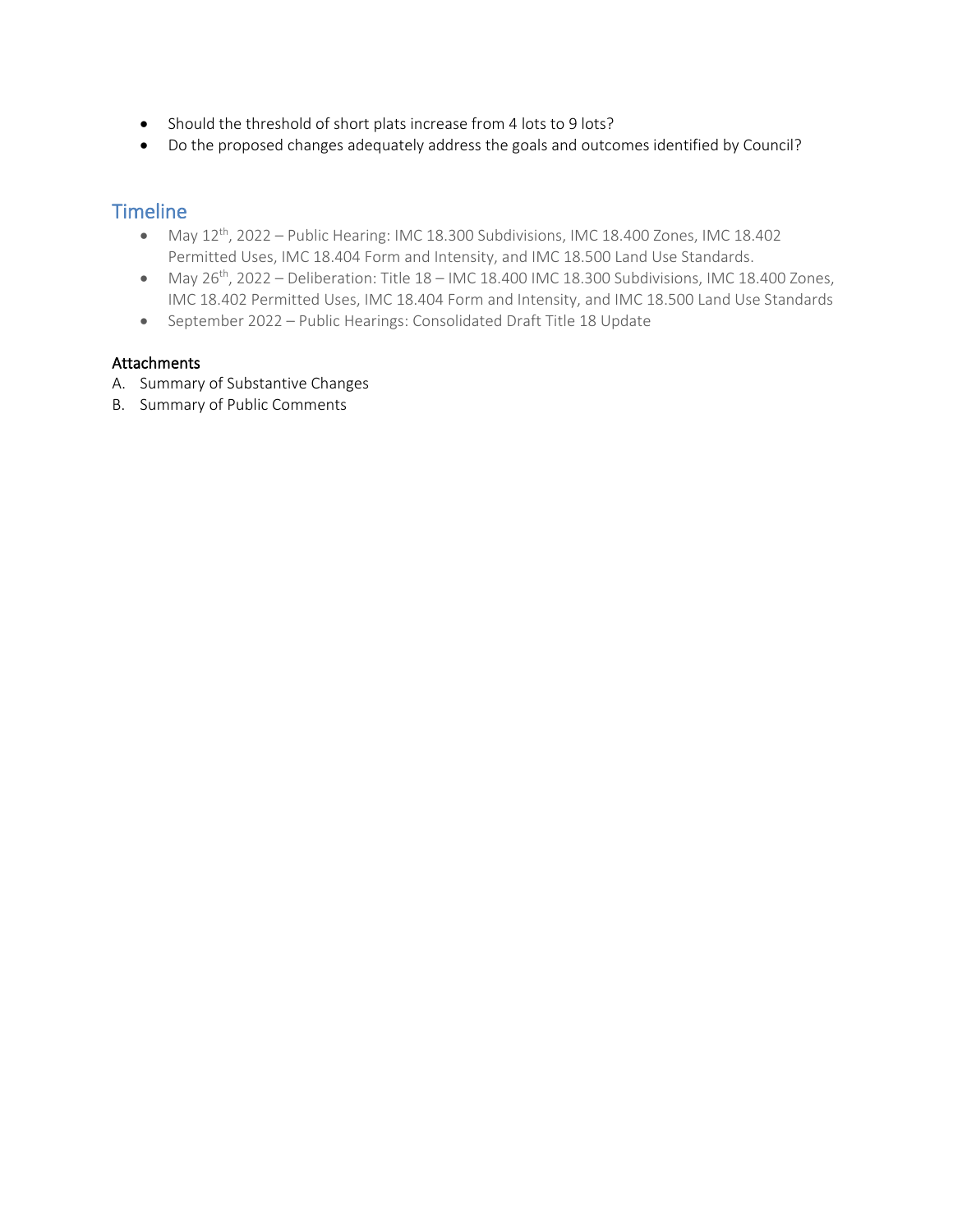# A. Summary of Changes for IMC 18.300 Subdivisions

The following summarizes the substantive changes made to develop the proposed 18.300 Subdivisions. The changes are based on the gaps analysis, previous discussions with the Planning Policy Commission, a Staff evaluation of existing code and feedback from the City attorney's office.

|    | CHANGE                                                                                                                                                                                                                                                                                                                                                                                                                                                 | <b>REASON</b>                                                                                                                                                                                                                                                                                                                                                 |
|----|--------------------------------------------------------------------------------------------------------------------------------------------------------------------------------------------------------------------------------------------------------------------------------------------------------------------------------------------------------------------------------------------------------------------------------------------------------|---------------------------------------------------------------------------------------------------------------------------------------------------------------------------------------------------------------------------------------------------------------------------------------------------------------------------------------------------------------|
| 1. | Update the code to make the subdivision process<br>clearer and easier to follow.                                                                                                                                                                                                                                                                                                                                                                       | Consistent with project goal 13, these<br>improvements add clarity and easier<br>use of city regulations.                                                                                                                                                                                                                                                     |
| 2. | Add subdivision design standards that guide how<br>new subdivisions incorporate such features as:<br>circulation through the community, street<br>design, lot design, placement of lot elements<br>(building, open space, utilities, access, etc.).<br>Standards for garage orientation and<br>relationships to the street and public realm are<br>included in the Buildings and Site and Urban<br>Design Chapters of Part 6 Development<br>Standards. | There are currently no design<br>standards for new subdivisions such as<br>street connectivity, block size,<br>designing with the topography, open<br>space requirements. Additionally,<br>opportunities for efficient use of land<br>such as design standards for zero lot<br>line and shared access did not exist.<br>This draft proposes design standards. |
| 3. | Add a unit lot subdivision process as an<br>alternative form of platting.                                                                                                                                                                                                                                                                                                                                                                              | Unit lot subdivision is used to create<br>attached townhomes that can be sold<br>as fee simple lots. The existing code did<br>not have this option.                                                                                                                                                                                                           |
| 4. | Streamline the subdivision process in general by<br>making standards easier to see and understand,<br>removing redundant information.                                                                                                                                                                                                                                                                                                                  | To add clarity for everyone-community<br>members, developers, and staff.                                                                                                                                                                                                                                                                                      |
| 5. | Add specific review criteria for different types of<br>subdivisions (i.e. short plat, preliminary plat, lot<br>line adjustment, etc.)                                                                                                                                                                                                                                                                                                                  | Approval criteria was not clear or was<br>missing from the code. The proposed<br>draft provides clear criteria to evaluate<br>an application.                                                                                                                                                                                                                 |
| 6. | Add Lot Consolidations a new process, with an<br>identical process as Lot Line Adjustments.                                                                                                                                                                                                                                                                                                                                                            | The existing code does not have a<br>process for lot consolidation where<br>two or more lots can be merged.                                                                                                                                                                                                                                                   |
| 7. | Incorporate subdivision standards from the Talus<br>and Issaquah Highlands into single citywide<br>subdivision code, while retaining unique features<br>of the urban villages.                                                                                                                                                                                                                                                                         | Removes duplication and consolidates<br>these chapters with the rest of the<br>code.                                                                                                                                                                                                                                                                          |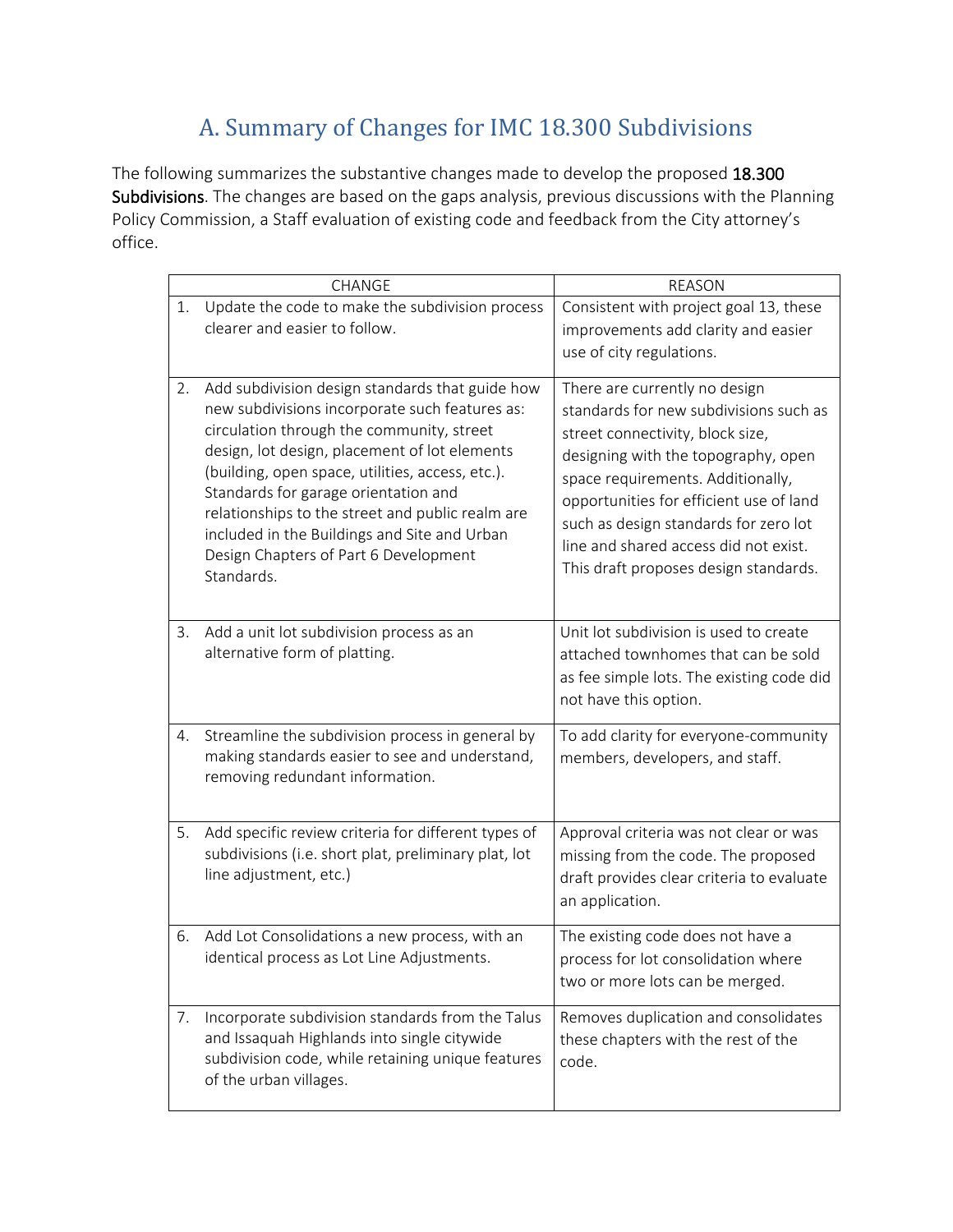| 8. | Add a table to clarify when subdivisions expire,<br>how and when they can be extended. Add text to<br>clarify what steps are needed to amend<br>approved subdivisions. | Instead of unlimited extensions, a term<br>limit of 3 one-year extensions added.<br>This allows a preliminary plat approval<br>of maximum of 8 years (with 3<br>extensions) to get final approval.             |
|----|------------------------------------------------------------------------------------------------------------------------------------------------------------------------|----------------------------------------------------------------------------------------------------------------------------------------------------------------------------------------------------------------|
| 9. | Added a new consolidated section on bonding<br>and deferred improvement and added new limits<br>to the range of infrastructure that can be bonded<br>for.              | Language added to make it clear that<br>all infrastructure (roads, utilities etc)<br>are required to be built before final<br>plat approval and bonding is for minor<br>items such as final lift for roadways. |
|    | 10. Added a new consolidated subdivision<br>modification section, based on the existing<br>language for short plats, that is applicable to all<br>subdivisions         | The existing code does not have a<br>modification process for preliminary<br>plats.                                                                                                                            |
|    | 11. Add a section discussing subdivision phasing,<br>when phases can be extended, and which<br>regulations will be applied to future<br>phases, i.e. vesting.          | The existing code does not have a<br>phasing section.                                                                                                                                                          |
|    | 12. Change the decisionmaker for final plats from the<br>Hearings Examiner to an administrative decision<br>in the Process and Procedures Chapter                      | State Law was changed to allow<br>administrative approval of final plats.                                                                                                                                      |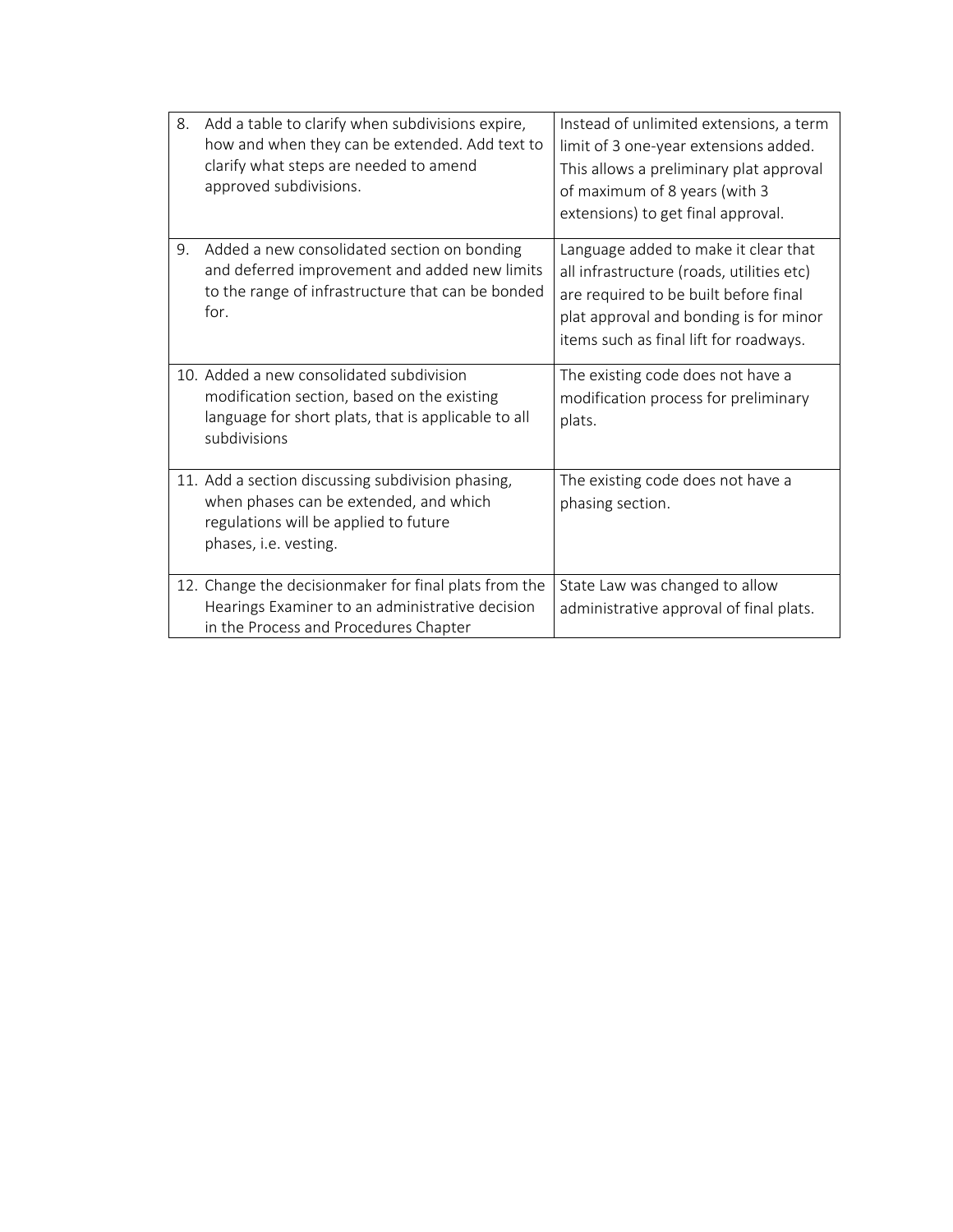| <b>Date</b> | <b>Commentor</b><br><b>Name</b> | <b>Topic</b> | <b>Comment</b>                                                                                                                                                                                                                                                                                                                                                                                         | <b>Response Notes</b>                                                                                                                                                                                                                                                                                                                                                                                                                                                                                                                                                                                                                                                                                                                                                                       |
|-------------|---------------------------------|--------------|--------------------------------------------------------------------------------------------------------------------------------------------------------------------------------------------------------------------------------------------------------------------------------------------------------------------------------------------------------------------------------------------------------|---------------------------------------------------------------------------------------------------------------------------------------------------------------------------------------------------------------------------------------------------------------------------------------------------------------------------------------------------------------------------------------------------------------------------------------------------------------------------------------------------------------------------------------------------------------------------------------------------------------------------------------------------------------------------------------------------------------------------------------------------------------------------------------------|
| 6/23/2021   | <b>Susan Neville</b>            | Subdivision  | What is a subdivision? What are<br>some subdivisions in Issaquah? Is<br>Talus subdivision or was it built<br>under a Development Agreement?<br>What is the longest and most<br>expensive subdivision issue planners<br>currently deal with? Is changing<br>short plat from 4 to 9 a state law?<br>Can changing short plat process<br>from 4 to 9 lots influence building on<br>the forested foothills? | A subdivision is any change to lot lines or lot<br>configuration, including dividing lots, moving lot<br>lines, or combining lots. Talus was built under<br>Development Agreement but did include a<br>subdivision process. There are also many smaller<br>subdivisions that occur throughout the City each<br>year. State Law allows short plats up to 9 lots, but<br>this draft code did not adopt this higher threshold.<br>The short plat process applies to creation of 4 or<br>fewer lots.                                                                                                                                                                                                                                                                                            |
| 6/24/2021   | Connie Marsh                    | Subdivision  | Hearing examiner should make final<br>plat approval because the City needs<br>a fresh eye to review applications<br>and be sure something isn't being<br>overlooked or dropped                                                                                                                                                                                                                         | The decision for preliminary plat approval, which<br>comes before the final plat and includes all the<br>subdivision details and plans, is a Hearing Examiner<br>decision. Majority of public input and staff review<br>occurs at this stage. After the preliminary approval<br>the applicant obtains construction permits which<br>are approved administratively. Once all the roads<br>and utilities are built, the final approval is granted.<br>Final plat approval involves verification that all<br>conditions of preliminary approval have been met.<br>Recent changes to the State Law allow<br>administrative approval of final plats. Therefore,<br>administration is recommending hearing examiner<br>approval of preliminary plat and administrative<br>approval of final plat. |

# B. Summary of Public Comments